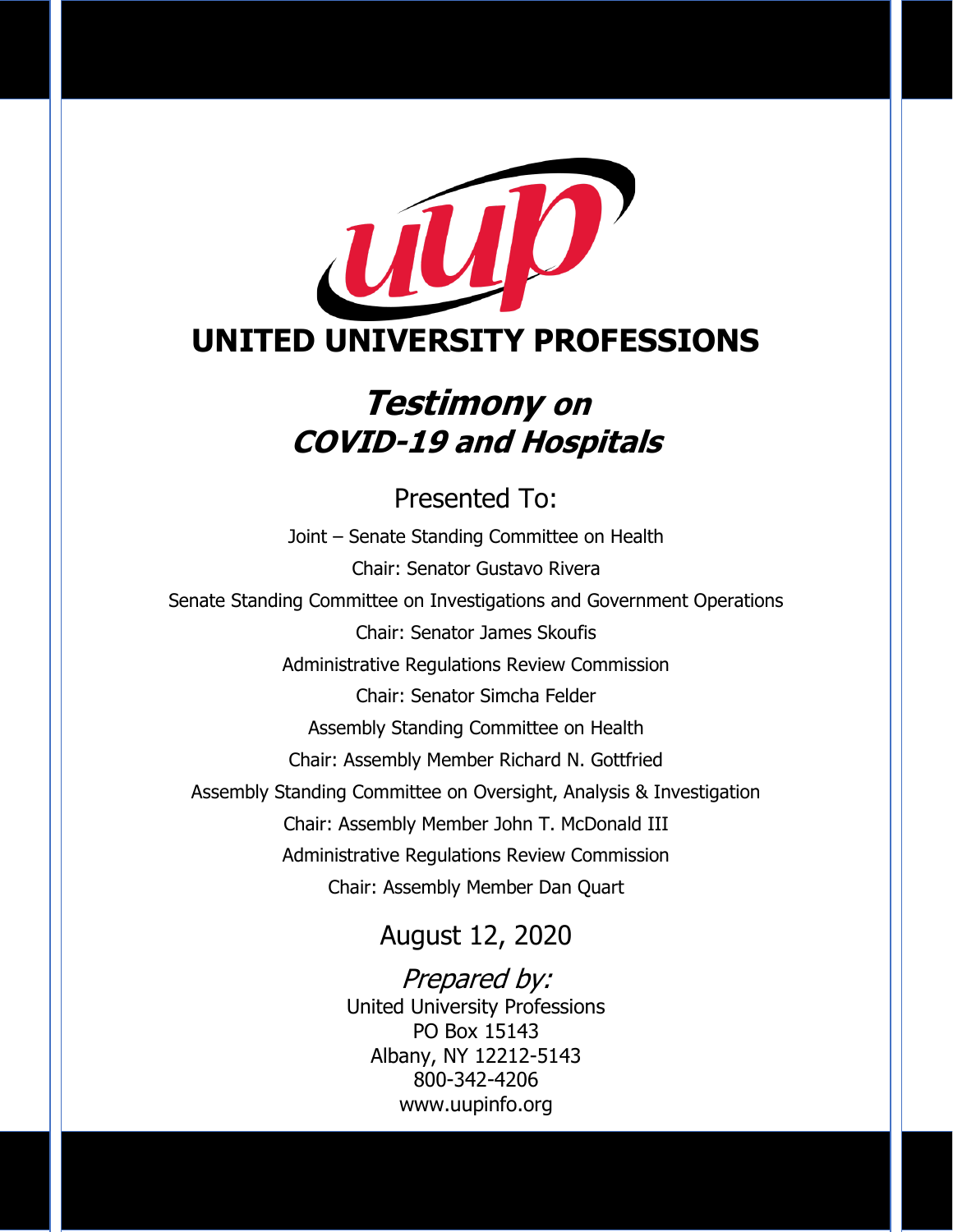# UNITED UNIVERSITY PROFESSIONS

Good afternoon. My name is Dr. Frederick E. Kowal, and I am President of United University Professions. UUP is the nation's largest higher education union. We represent more than 37,000 academics and professional staff at the State University of New York, including SUNY's public academic medical centers.

Thank you for the opportunity to address this joint hearing called by the Senate Standing Committee on Health; the Senate Standing Committee on Investigations and Government Operations; the Senate Administrative Regulations Review Commission; the Assembly Standing Committee on Health; the Assembly Standing Committee on Oversight, Analysis & Investigation; and the Assembly Administrative Regulations Review Commission.

I am here today to talk about the impact of the coronavirus pandemic on our members at SUNY's three public teaching hospitals— SUNY Downstate Health Sciences University in Brooklyn, Stony Brook University Hospital in Stony Brook and Upstate Medical University Hospital in Syracuse—as well as our front-line workers at hospitals in Buffalo elsewhere in Western New York.

Day in and day out, the dedicated members of our union provide lifesaving, state-of-the-art health care services to hundreds of thousands of New Yorkers in every corner of the state.

#### **Coronavirus chaos**

As we all know, the coronavirus pandemic hit New York incredibly hard in the spring. At its peak in mid-April, hospitals across the state were filled with COVID-19 patients, and more than 5,000 people were admitted to intensive care units as they battled the disease.

More than 200 refrigerated trucks—sent by FEMA or purchased by the city's medical examiner's office—were brought to New York City to house tens of thousands of bodies of those who died from COVID. The Navy hospital ship Comfort was dispatched to New York City as a field hospital, and field hospitals were built at Stony Brook University and SUNY Old Westbury to accommodate an expected overflow of COVID patients.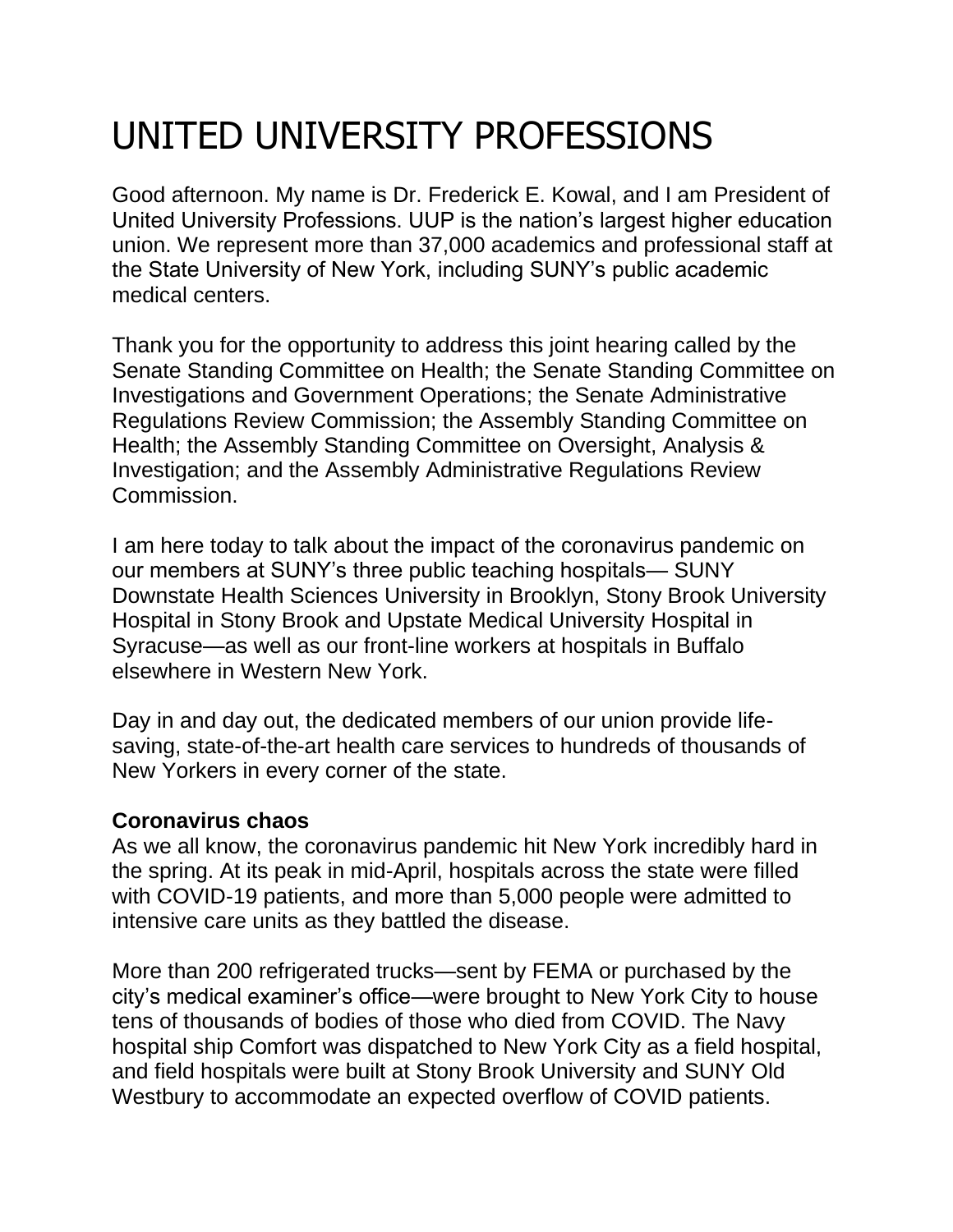Through the chaos, there was one constant: Our members—from doctors, respiratory technicians and pharmacists to chaplains, admissions directors and lab technicians—were on the job every single day. Our members put their lives on the line, working double shifts and extra shifts to care for the thousands of COVID-19 patients sent to SUNY Downstate during the pandemic's peak in New York state.

When I say that our members put their lives on the line, I mean it. In March, the governor designated SUNY Downstate as a COVID-19-only hospital. That meant that only COVID-19 patients were sent to SUNY Downstate. For weeks at a time, our hospital was the epicenter of coronavirus in the entire world.

In addition to SUNY Downstate, Stony Brook Hospital was, for all intents and purposes, a COVID-19 hospital. Combined, the two hospitals treated over 3,000 COVID-19 patients and counted hundreds of deaths.

Many of our essential workers left their children in the care of family members to come to work. Others didn't want to risk going home after work to avoid infecting family members, so they stayed in dorm rooms or hotel rooms—paid for by UUP—until their work week ended. Some experienced anxiety, fear and depression due to the trauma they were subjected to on the job. Still, they showed up to work every day and worked extra shifts.

This cannot be underestimated: Every time our members came to work, they risked becoming infected and bringing the coronavirus home to their families. Some got sick and some of our brave members became infected and died.

New York and the nation was not prepared for the coronavirus pandemic and we were all taught a very harsh lesson because of it. This can never happen again. We must take straightforward and dramatic steps to ensure that our state and our hospitals are prepared for the next pandemic and any public crisis that befalls us.

That preparedness starts with the state, which must provide its share of the funding to allow the hospitals to install necessary safety measures to protect our members from infection and allow our hospitals to meet their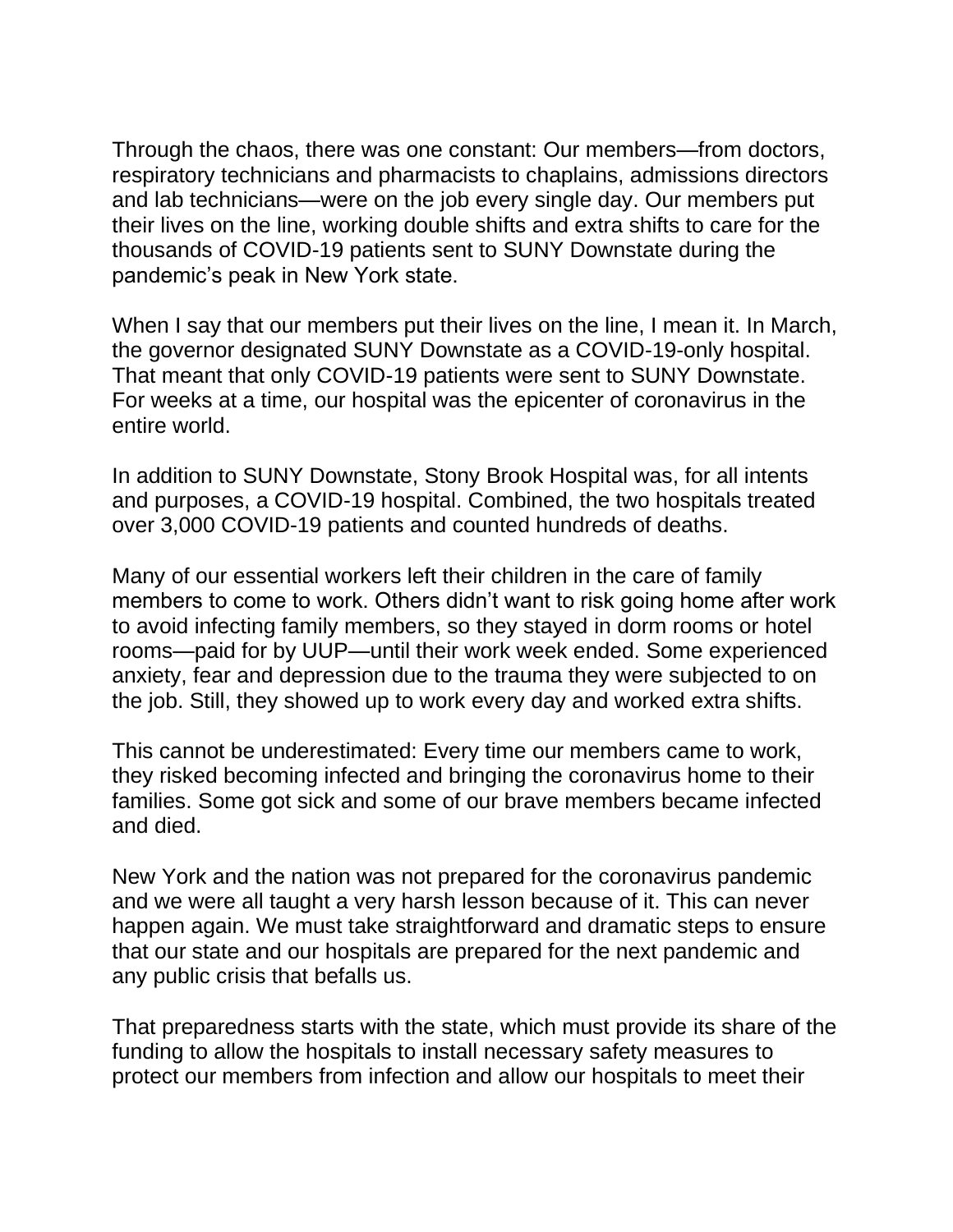mission—to serve all who walk through their doors, regardless of whether they can pay for care.

More than 1.5 million patients come to our hospitals each year and communities such as Central Brooklyn—which hosts SUNY Downstate depend on our hospitals for primary care.

#### **Hazard pay now!**

While other hospitals throughout New York City and across Long Island have paid hazard pay and other bonuses to their frontline workers, the incredible individuals at our state hospitals have yet to be recognized for their commitment.

I implore you to do right by our heroes and find funds to provide hazard pay for our essential workers. The pandemic has raged for nearly six months, and while thousands of essential workers at public and private hospitals in New York City and Long Island have received hazard pay, our essential workers at SUNY's hospitals have yet to receive hazard pay for their heroic efforts.

This is unacceptable. Are the sacrifices and work of our public employees worth less those of front-line workers at Northwell Health, NYC Health + Hospitals or New York University's teaching hospitals?

#### **State and federal help needed**

UUP recognizes that SUNY and the state cannot provide every dollar of the funding our hospitals need to serve their patients during this trying time.

That is why UUP months ago began advocating for much-needed federal funding to help the states recover from the financial impact of the pandemic. UUP was one of the first state unions to push aggressively for the CARES Act. We are also one of the first state unions to urge support for the HEROES Act.

With increasing pressure, we continue to urge the U.S. Senate to approve the HEROES Act, approved by the House of Representatives in May, an action that would go far in bridging a financial gap the governor is anticipating to be \$15 billion or more.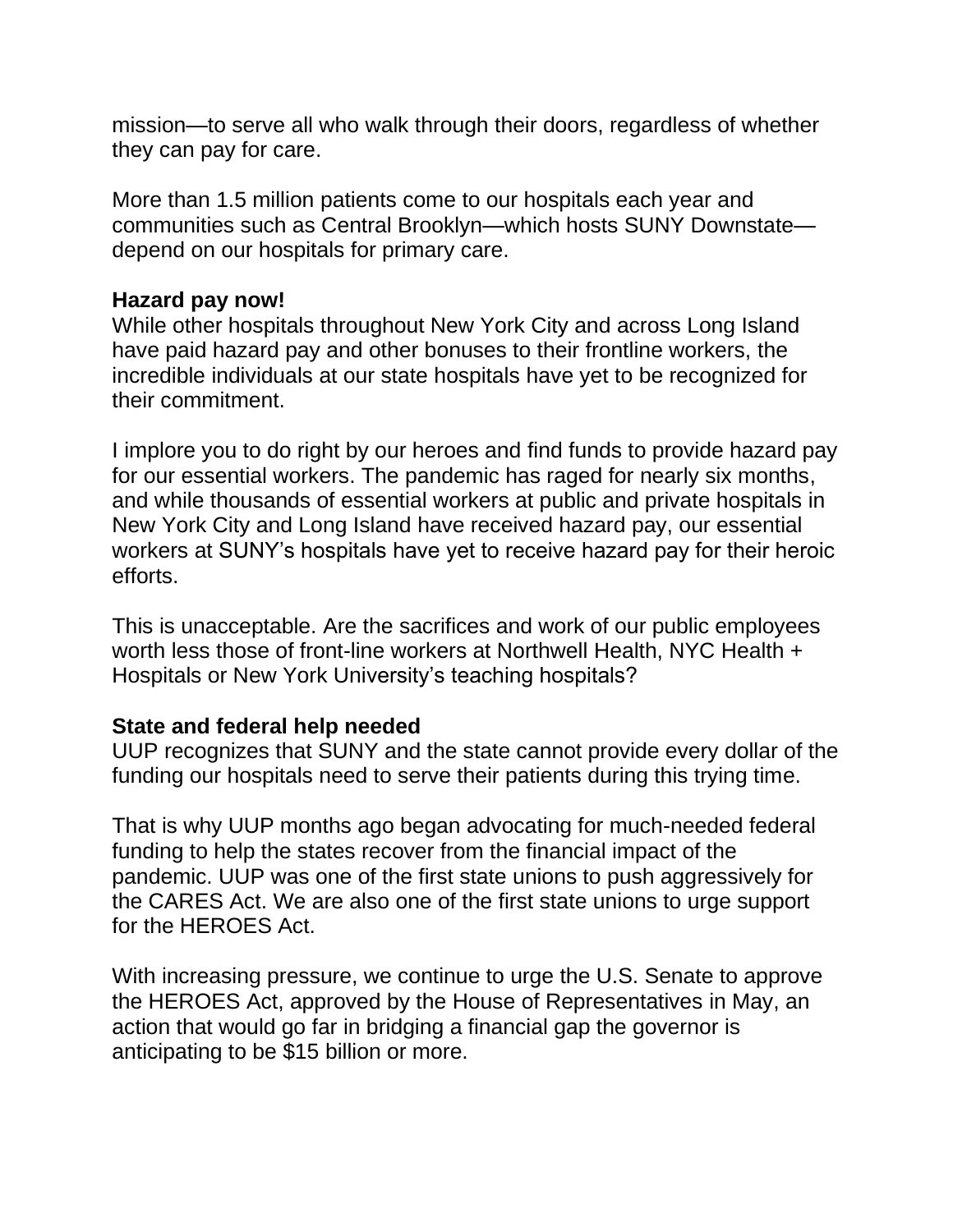Our hospitals were already financially weakened before the pandemic; the state has underfunded SUNY's hospitals for years. State funding to our hospitals dropped by \$515 million from 2011-12 to 2018-19. Cuts to federal Medicaid Disproportionate Share Hospital (DSH) Payments and the state's DSH match have further diminished the hospitals' finances.

Our hospitals are the only state entities that pay for their employee fringe benefits and debt service costs, a total annual expense nearing \$500 million. SUNY hospitals do not turn a profit. However, they subsidize the medical schools, which rely on the hospitals for financial aid and operational support.

#### **New funding sources**

However, SUNY and the state must play a crucial role in funding our hospitals so they are able to prepare for the next crisis. There are several new revenue sources the state can and should consider to aid New York's financial pandemic recovery.

They include passing new taxes on billionaires and ultra-millionaires who live in New York state. UUP also supports a pied-a-terre tax and a reduction or elimination of the stock transfer tax. We must all pay our fair share. For too long, the ultra-rich have not paid their share. The time for this to end—out of necessity as well as fairness—is now.

A new tax on billionaires would bring in an estimated \$5.5 billion in new revenue each year. A tax on ultra-millionaires would create as much as \$2.7 billion in additional revenue for the state. A pied-a-terre tax could return \$650 million in new revenue while changes to the stock transfer tax could raise up to \$14 billion.

We are encouraged by state Sen. Andrea Stewart-Cousins' decision to join state Assembly Speaker Carl Heastie in supporting taxes on billionaires and the ultra-rich. We will continue to press the governor to support these new revenue sources, which would provide crucial support to the state's public teaching hospitalss.

#### **Chronic PPE shortages**

The shortages of personal protective equipment, or PPE, were widely reported in the media during the height of the pandemic in New York. UUP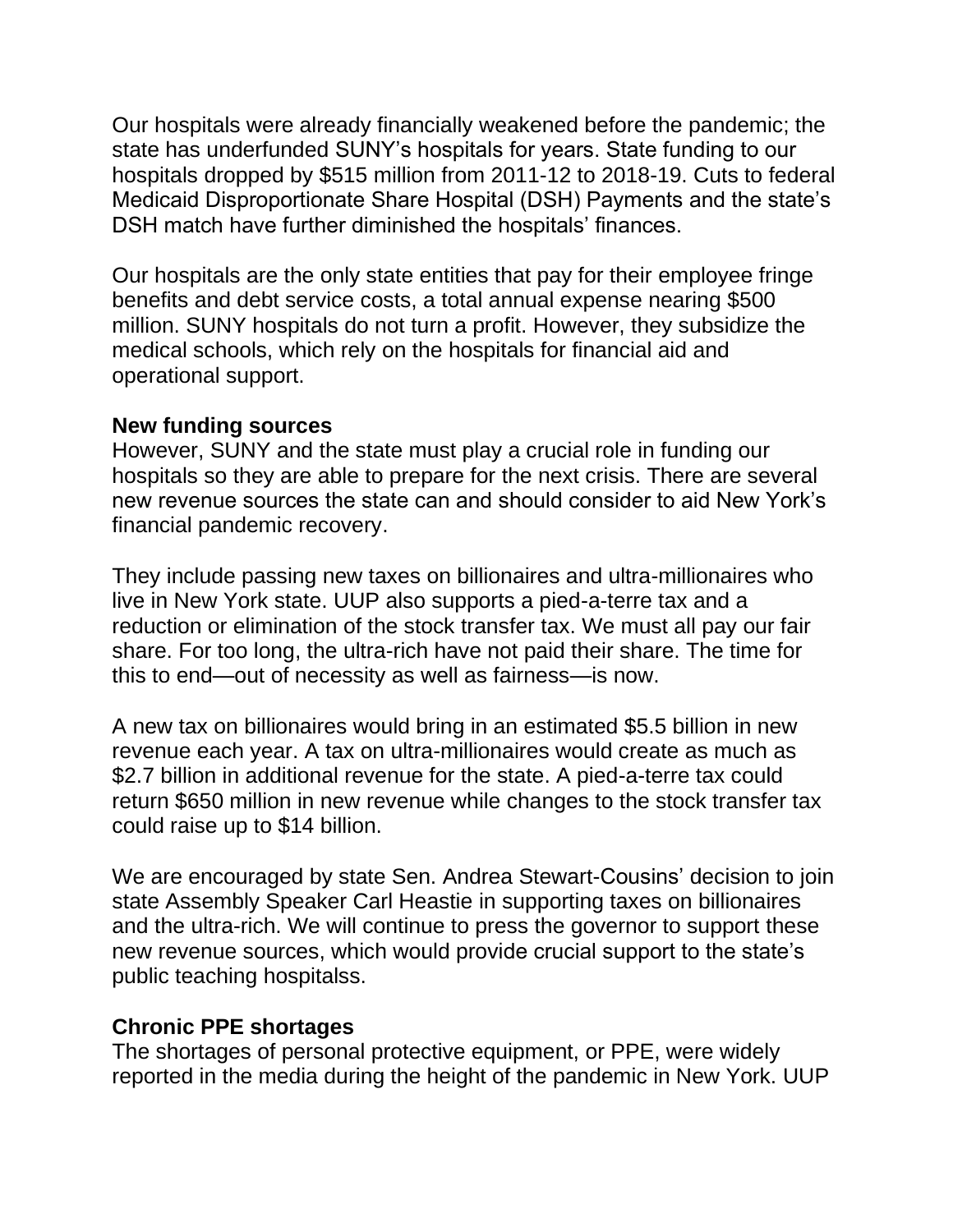members at SUNY's hospitals can attest that those reports were all too true.

As our members tended to the sick, they scrambled to find personal protective equipment, including new N95 respirator masks, isolation and surgical gowns, face shields, Nitrile gloves, and head and foot coverings.

Yet our hospitals were woefully short on these necessary items, which forced our members to re-sterilize and reuse face masks and other PPE items that are designed to be used once and discarded. Even though Downstate was a COVID-19-only hospital, it still had to deal with massive shortages of PPE.

Some of our colleagues were forced to wear trash bags as gowns to protect themselves from contracting the virus. Many of our members wore plastic bags over their shoes—secured with rubber bands—as they dealt with stubborn PPE shortages that would not abate. Our essential workers also faced shortages of the reagents necessary for testing.

As the president of UUP, I had to act. I could not watch our brave front-line workers put themselves in harm's way without the proper protective gear to keep them from getting COVID-19. We got reports from some of our hospitals that front-line providers themselves were purchasing masks and protective gear because the hospital had none to spare.

We purchased 100,000 isolation gowns, 50,000 face masks, 46,000 N95 masks, 14,200 pairs of Nitrile gloves and 1,500 face shields for our members, as well as wipes, hand sanitizer and thermometers. We can never again allow our members, our colleagues, our families, our friends and community to be put at such risk.

The state and SUNY must provide added protections for our essential workers on the job. Our hospitals need ample supplies of PPE to protect essential employees. Permanent plexiglass barriers must be erected at all clinical workstations in the hospital.

It is crucial that our health care providers have as many layers of protection as possible—including plexiglass barriers—to protect them from infection and keep them on the job helping those who need help.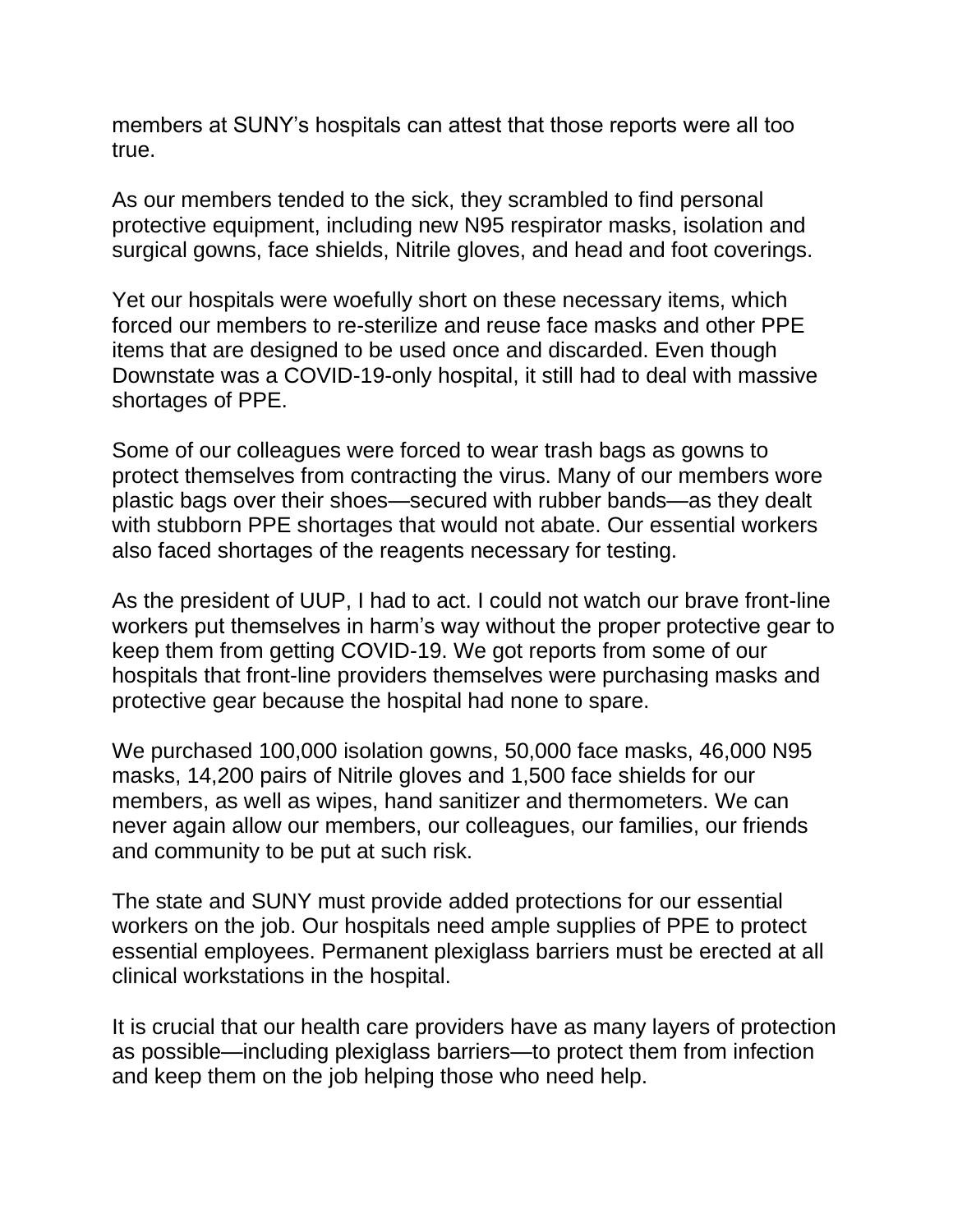#### **Increase, upgrade testing**

Currently, SUNY hospitals are screening patients, employees, students and community members who enter the facilities. These precautions fall short of what is necessary—mandatory rapid-result testing for all. Contact tracing protocols must also be put in place to blunt the spread of coronavirus. Finally, the hospitals need to have more than enough of the reagents needed to perform the tests.

Our hospitals also need clear and direct health care and safety guidelines that we can trust. Guidance provided by the federal Centers for Disease Control have become tainted by near-constant political pressure exerted by the Trump administration. We are wary of their guidance, which has been twisted at times to suit the pursuits of the president.

We need the state Department of Health and Public Employee Safety and Health Bureau to step up and set clear health and safety guidelines that will keep New York providers safe as they tend to COVID-19 patients.

#### **Change needed now**

Never again should our members have to buy disinfecting and sanitizing fluids or be forced to wear Hefty bags and plastic grocery bags to protect themselves on the job. Never again should they have to use the same PPE for weeks at a time.

Never again should our members resort to setting up makeshift plastic partitions to separate patients sick with COVID-19.

Never again should our hospitals run short on the reagents necessary to test our members on the front lines of the pandemic.

Never again should members have to die because our hospitals are underfunded and unprepared to respond to a pandemic.

I appreciate the opportunity to address you on these important issues. The time is now to address these concerns to allow our front-line workers to continue their efforts while our hospitals make necessary changes to prepare for future pandemics.